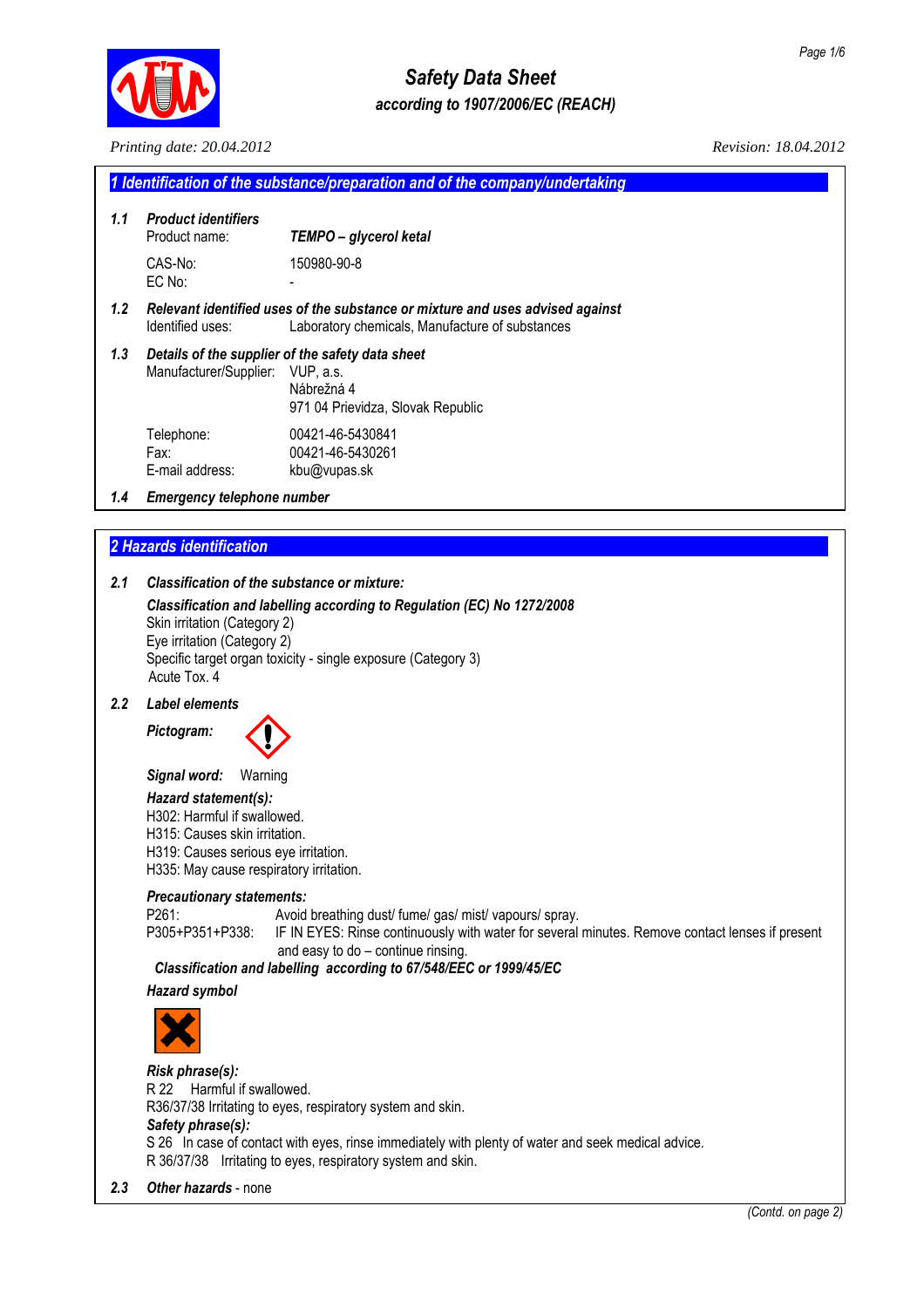## *Safety Data Sheet Page 2/6 according to 1907/2006/EC (REACH)*

## Product name: *TEMPO – glycerol ketal*

*(Contd. of page 1)* 

| 3 Composition/information on ingredients |                                                                                                                                                          |              |               |                                                                                                |               |
|------------------------------------------|----------------------------------------------------------------------------------------------------------------------------------------------------------|--------------|---------------|------------------------------------------------------------------------------------------------|---------------|
| 3.1 Substances                           |                                                                                                                                                          |              |               |                                                                                                |               |
| Synonyms:                                | 1,4-dioxa-8-aza-spiro[4.5]dec-8-yloxy, 2-(hydroxymethyl)-7,7,9,9-tetramethyl-;<br>2-methylol-7,7,9,9-tetramethyl-1,4-dioxa-8-azaspiro[4.5]decan-8-yloxy; |              |               |                                                                                                |               |
| Molecular Formula:<br>Molecular Weight:  | $C_{12}H_{22}NO_4$                                                                                                                                       | 244.31 g/mol |               |                                                                                                |               |
| Name                                     |                                                                                                                                                          | CAS          | <b>EINECS</b> | Classification                                                                                 | Concentration |
| TEMPO - glycerol ketal                   |                                                                                                                                                          | 150980-90-8  |               | Acute Tox. 4; Skin Irrit. 2; Eye Irrit. 2;<br>STOT SE 3; H302; H315; H319; H335;<br>Xi, R36/37 | min. 97 % wt. |

For the full text of the H-Statements mentioned in this Section, see Section 16.

## *4 First aid measures......................................................................................................................................................*

## *4.1 Description of first aid measures*

| <b>General information:</b> | Consult a physician. Show this safety data sheet to the doctor in attendance.                                                                  |
|-----------------------------|------------------------------------------------------------------------------------------------------------------------------------------------|
| If inhaled:                 | If breathed in, move person into fresh air. If not breathing, give artificial respiration Consult a<br>physician.                              |
|                             | In case of skin contact: Take off contaminated clothing and shoes immediately. Wash off with soap and plenty of water.<br>Consult a physician. |
|                             | In case of eye contact: Rinse thoroughly with plenty of water for at least 15 minutes and consult a physician.                                 |
| If swallowed:               | Never give anything by mouth to an unconscious person. Rinse mouth with water. Consult a<br>physician.                                         |

#### *4.2 Most important symptoms and effects, both acute and delayed*  To the best of our knowledge, the chemical, physical, and toxicological properties have not been thoroughly investigated.

*4.3 Indication of any immediate medical attention and special treatment needed*  no data available

## **5 Fire-fighting measures**

#### *5.1 Extinguishing media*

## *Suitable extinguishing media*  Water spray, alcohol-resistant foam, dry chemical or carbon dioxide.

*5.2 Special hazards arising from the substance or mixture*  Carbon oxides, nitrogen oxides (NOx)

## *5.3 Advice for firefighters*  Wear self contained breathing apparatus for fire fighting if necessary.

- *5.3 Further information:* 
	- no data available

## **6 Accidental release measures**

#### *6.1 Personal precautions, protective equipment and emergency procedures:*  Use personal protective equipment. Avoid dust formation. Avoid breathing vapors, mist or gas. Ensure adequate ventilation. Evacuate personnel to safe areas. Avoid breathing dust.

*(Contd. on page 3)*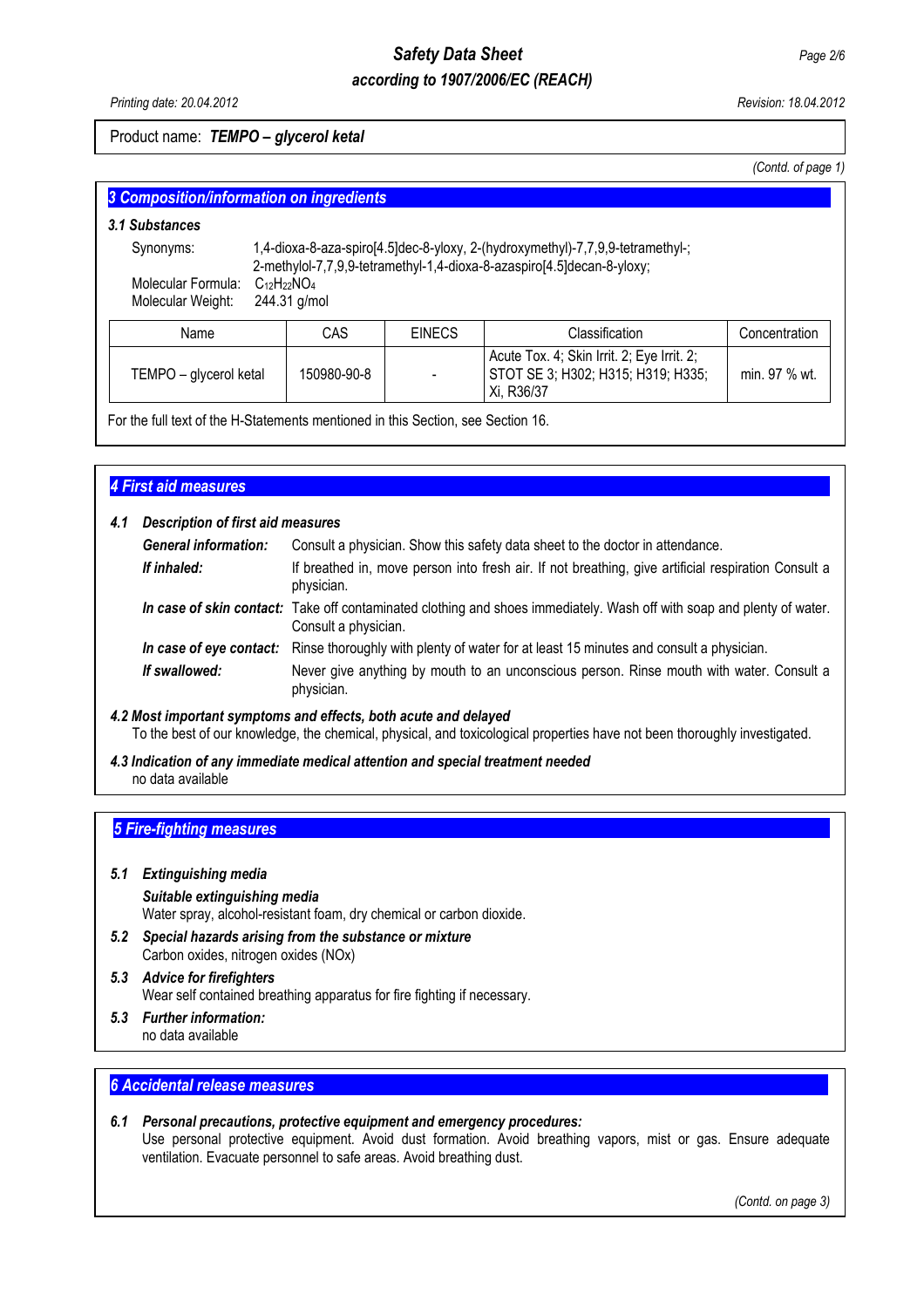## *according to 1907/2006/EC (REACH)*

#### Product name: *TEMPO – glycerol ketal*

*(Contd. of page 2)* 

#### *6.2 Environmental precautions:*  Do not let product enter drains.

- *6.3 Methods and materials for containment and cleaning up:*  Pick up and arrange disposal without creating dust. Sweep up and shovel. Keep in suitable, closed containers for disposal.
- *6.4 Reference to other sections*  For disposal see section 13.

## **7 Handling and storage**

#### *7.1 Precautions for safe handling:*

 Avoid contact with skin and eyes. Avoid formation of dust and aerosols. Provide appropriate exhaust ventilation at places where dust is formed.Normal measures for preventive fire protection.

#### *7.2 Conditions for safe storage, including any incompatibilities:* Store in cool place. Keep container tightly closed in a dry and well-ventilated place.

#### **8 Exposure controls/personal protection**

#### *8.1 Control parameters*

Contains no substances with occupational exposure limit values.

#### *8.2 Exposure controls*

#### *Appropriate engineering controls*

 Handle in accordance with good industrial hygiene and safety practice. Wash hands before breaks and at the end of workday.

#### *Personal protective equipment*

| Eye/face protection:          | Safety glasses with side-shields conforming to EN166 Use equipment for eye protection tested<br>and approved under appropriate government standards such as NIOSH (US) or EN 166(EU).                                                                                                                                                                                                                                                                            |
|-------------------------------|------------------------------------------------------------------------------------------------------------------------------------------------------------------------------------------------------------------------------------------------------------------------------------------------------------------------------------------------------------------------------------------------------------------------------------------------------------------|
| <b>Skin protection:</b>       | Handle with gloves. Gloves must be inspected prior to use. Use proper glove removal<br>technique (without touching glove's outer surface) to avoid skin contact with this product.<br>Dispose of contaminated gloves after use in accordance with applicable laws and good<br>laboratory practices. Wash and dry hands. The selected protective gloves have to satisfy the<br>specifications of EU Directive 89/686/EEC and the standard EN 374 derived from it. |
| <b>Body Protection</b>        | Complete suit protecting against chemicals. The type of protective equipment must be<br>selected according to the concentration and amount of the dangerous substance at the<br>specific workplace.                                                                                                                                                                                                                                                              |
| <b>Respiratory protection</b> | For nuisance exposures use type P95 (US) or type P1 (EU EN 143) particle respirator. For<br>higher level protection use type OV/AG/P99 (US) or type ABEK-P2 (EU EN 143) respirator<br>cartridges. Use respirators and components tested and approved under appropriate<br>government standards such as NIOSH (US) or CEN (EU).                                                                                                                                   |

## **9 Physical and chemical properties** *9.1 Information on basic physical and chemical properties*  a) Appearance: red-orange liquid b) Odour: no data available c) Odour Threshold: no data available d) pH: no data available e) Melting point/freezing point: no data available f) Initial boiling point and boiling range: no data available g) Flash point:<br>
h) Evaporation rate: no data available<br>
h) Evaporation rate: no data available h) Evaporation rate: *(Contd. on page 4)*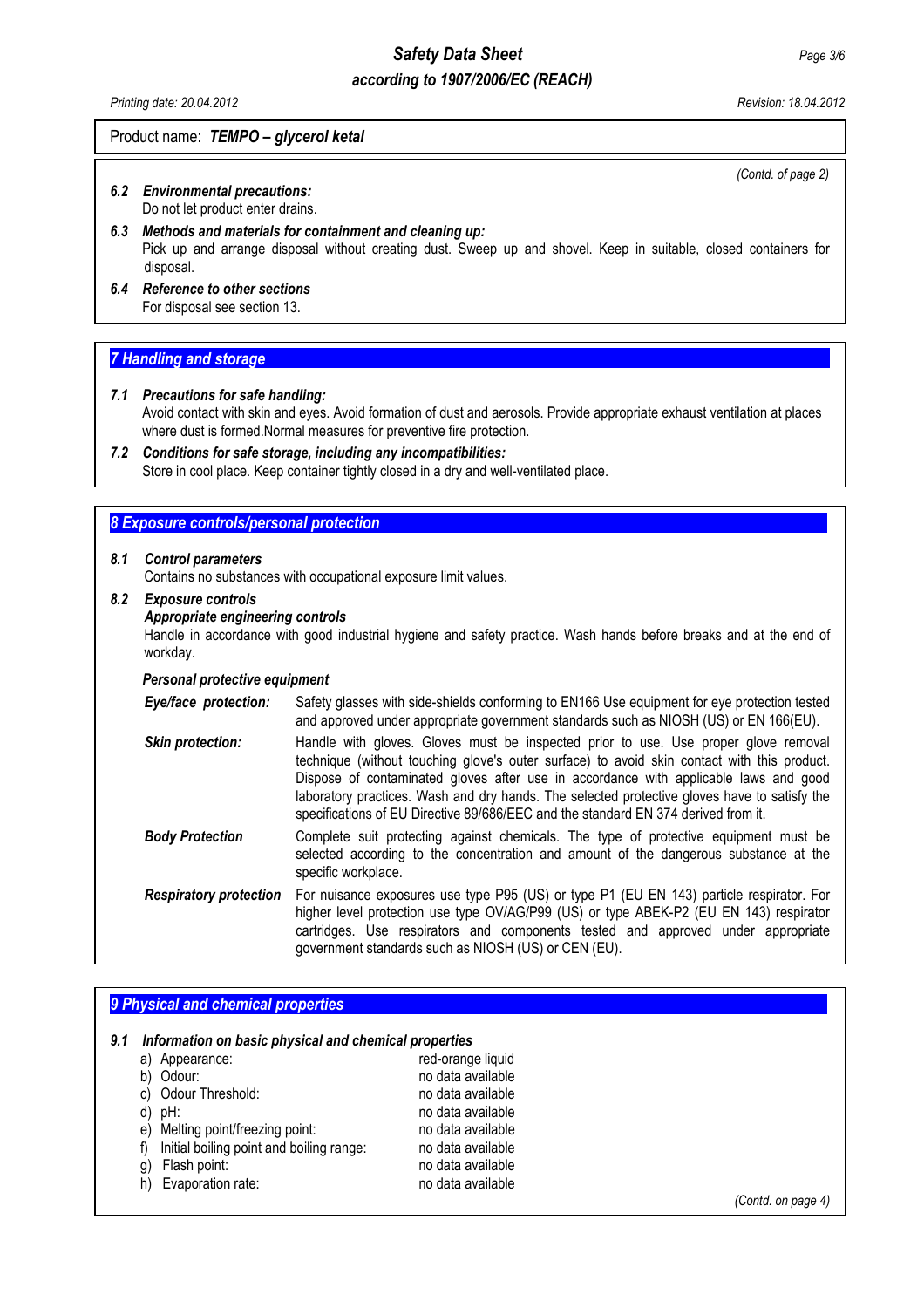## Product name: *TEMPO – glycerol ketal*

|     | k)<br>n)       | Vapour pressure:<br>Vapour density:<br>m) Relative density<br>Water solubility                                                                                         | no data available<br>no data available<br>no data available<br>soluble                                                     |  |
|-----|----------------|------------------------------------------------------------------------------------------------------------------------------------------------------------------------|----------------------------------------------------------------------------------------------------------------------------|--|
|     | p)<br>q)<br>S) | o) Partition coefficient (n-octanol/water):<br>Autoignition temperature:<br>Decomposition temperature:<br>Viscosity:<br>Explosive properties:<br>Oxidizing properties: | no data available<br>no data available<br>no data available<br>no data available<br>no data available<br>no data available |  |
| 9.2 |                | Other safety information                                                                                                                                               |                                                                                                                            |  |

no data available

## **10 Stability and reactivity**

| 10.1 Reactivity:                         | no data available                                                                        |
|------------------------------------------|------------------------------------------------------------------------------------------|
| 10.2 Chemical stability:                 | no data available                                                                        |
| 10.3 Possibility of hazardous reactions: | no data available                                                                        |
| 10.4 Conditions to avoid:                | no data available                                                                        |
| 10.5 Incompatible materials:             | Strong oxidizing agents                                                                  |
|                                          | 10.6 Hazardous decomposition products: Other decomposition products - no data available. |

#### *11 Toxicological information........................................................................................................................................*

## *11.1 Information on toxicological effects Acute toxicity:* no data available *Skin corrosion/irritation:* no data available  *Serious eye damage/eye irritation: no data available Respiratory or skin sensitization:* no data available  *Germ cell mutagenicity:* no data available  *Carcinogenicity IARC:* No component of this product present at levels greater than or equal to 0.1% is identified as probable, possible or confirmed human carcinogen by IARC. **Reproductive toxicity:** no data available  *Specific target organ toxicity - single exposure:* no data available  *Specific target organ toxicity - repeated exposure:* no data available **Aspiration hazard:** no data available  *Potential Health Effects*  **Inhalation:** May be harmful if inhaled. Causes respiratory tract irritation.<br>**Skin:** May be harmful if absorbed through skin. Causes skin burns  *Skin:* May be harmful if absorbed through skin. Causes skin burns. **Eyes:** May cause serious eye irritation.  *Ingestion:* May be harmful if swallowed. *Signs and Symptoms of Exposure*  To the best of our knowledge, the chemical, physical, and toxicological properties have not been thoroughly investigated.  *Additional Information*  **Not available**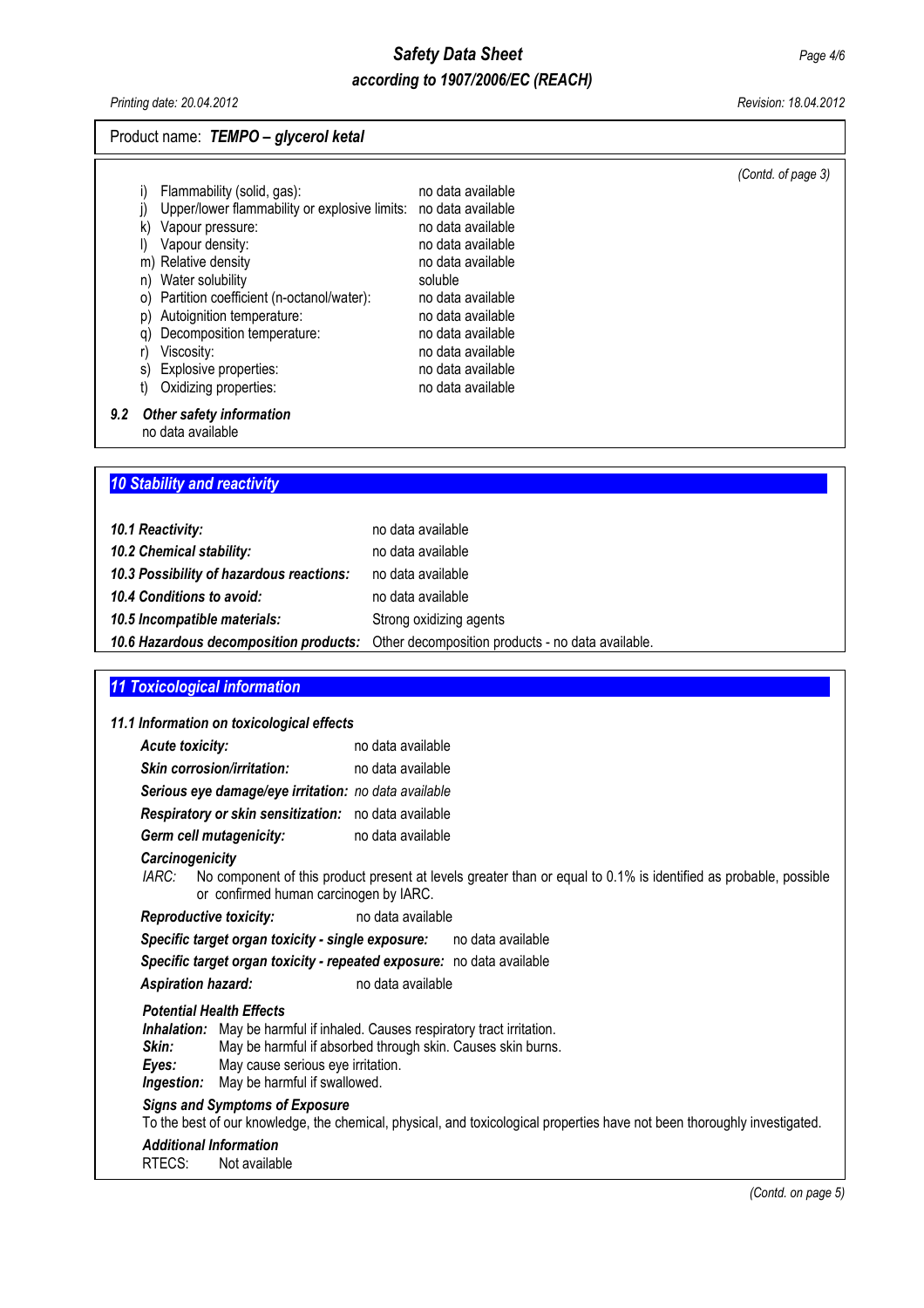# *Safety Data Sheet Page 5/6*

## *according to 1907/2006/EC (REACH)*

#### Product name: *TEMPO – glycerol ketal*

*(Contd. of page 4)* 

## *12 Ecological information.............................................................................................................................................*

Data not yet available.

#### *13 Disposal considerations..........................................................................................................................................*

## *13.1 Waste treatment methods*

### *Product:*

 Offer surplus and non-recyclable solutions to a licensed disposal company. Contact a licensed professional waste disposal service to dispose of this material. Dissolve or mix the material with a combustible solvent and burn in a chemical incinerator equipped with an afterburner and scrubber.

#### *Contaminated packaging:*

Dispose of as unused product.

## *14 Transport information..............................................................................................................................................*

## *14.1 UN number*

ADR/RID / IMDG / IATA: -

- *14.2 UN proper shipping name*  ADR/RID: Not dangerous goods IMDG: Not dangerous goods IATA: Not dangerous goods
- *14.3 Transport hazard class(es)*  ADR/RID / IMDG / IATA: -
- *14.4 Packaging group*  ADR/RID / IMDG / IATA: -
- *14.5 Environmental hazards*  ADR/RID: no IMDG Marine pollutant: no IATA: no
- **14.6** *Special precautions for user*  no data available

## **15 Regulatory information**

This safety datasheet complies with the requirements of Regulation (EC) No. 1907/2006.

## **16 Other information**

This Safety Data Sheet is not a Product Specification. It is based on our present knowledge and experience and it is intended to serve as a guide for safe handling of the product regarding to health and environmental aspects.

#### *Text of H-code(s) and R-phrase(s) mentioned in Section 3:*

H302: Harmful if swallowed.

H315: Causes skin irritation.

H319: Causes serious eye irritation.

H335: May cause respiratory irritation.

R36/37/38 Irritating to eyes, respiratory system and skin..

#### *Abbreviations and acronyms:*

CAS Chemical Abstracts Service registry number<br>EC European Commission number (for Europea

European Commission number (for European Inventory of Existing Chemical Substances)

 *(Contd. on page 6)*